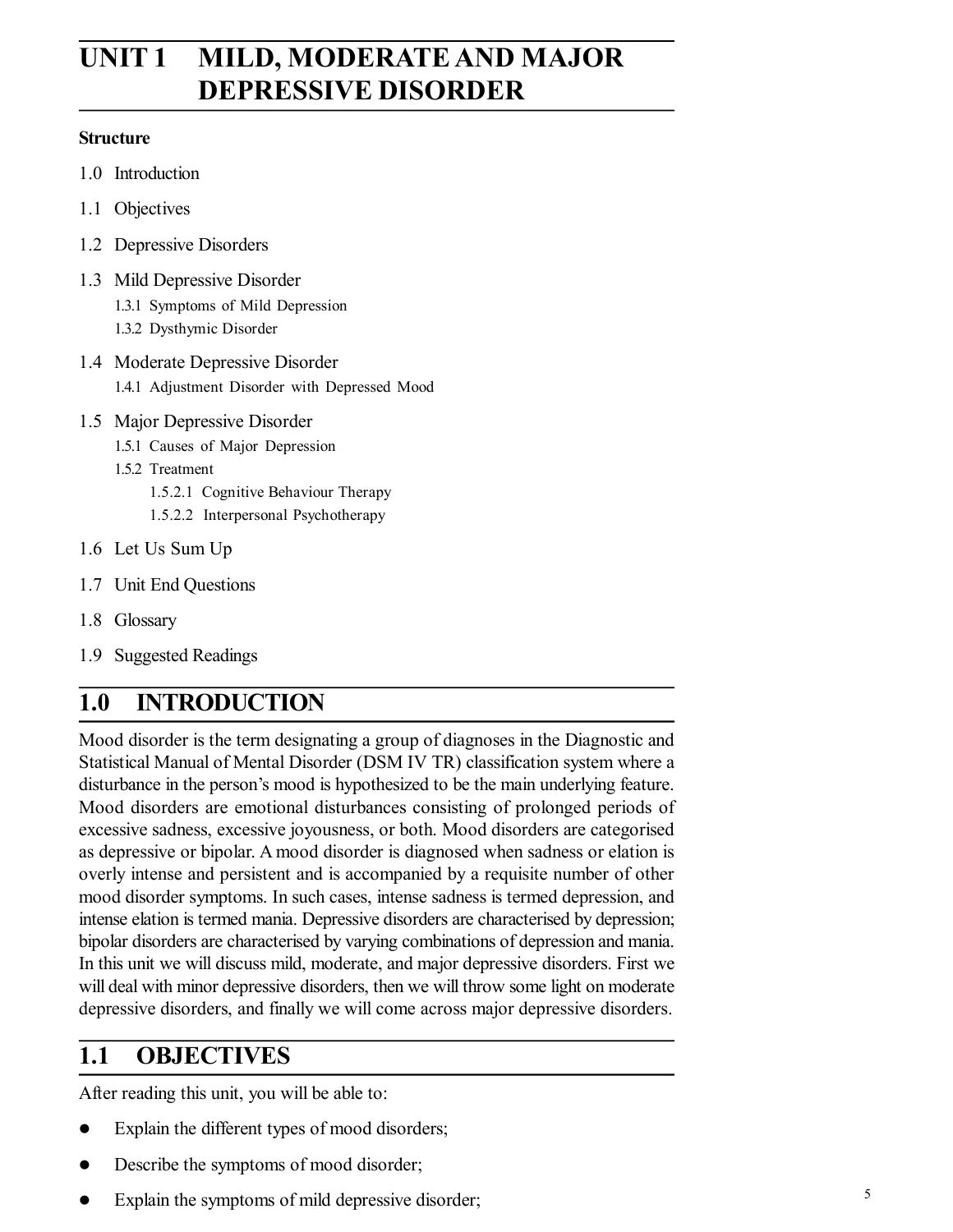- Explain the symptoms and treatment of dysthymic disorder;
- Describe the adjustment disorder with depressed mood;
- Elucidate the types, causes and treatment of major depressive disorder; and
- Analyse the differences between mild and major depressive disorders.

## **1.2 DEPRESSIVE DISORDERS**

We all go through ups and downs in our mood. Sadness is a normal reaction to life's struggles, setbacks, and disappointments. Many people use the word "depression" to explain these kinds of feelings, but depression is much more than just sadness. Depression is a form of what is known as a mood or affective, disorder, because it is primarily concerned with a change in mood.

On the basis of following symptoms depressive disorders are usually distinguished from other mental disorders:

- i) **Feelings of helplessness and hopelessness:** A bleak outlook—nothing will ever get better and there's nothing you can do to improve your situation.
- ii) **Loss of interest in daily activities:** No interest in former hobbies, pastimes, social activities, or sex. You've lost your ability to feel joy and pleasure.
- iii) **Appetite or weight changes:** Significant weight loss or weight gain—a change of more than 5% of body weight in a month.
- iv) **Sleep change:.** Either insomnia, especially waking in the early hours of the morning, or oversleeping (also known as hypersomnia).
- v) **Irritability or restlessness:** Feeling agitated, restless, or on edge. Your tolerance level is low; everything and everyone gets on your nerves.
- vi) **Loss of energy:** Feeling fatigued, sluggish, and physically drained. Your whole body may feel heavy, and even small tasks are exhausting or take longer to complete.
- vii) **Self-loathing:** Strong feelings of worthlessness or guilt. You harshly criticize yourself for perceived faults and mistakes.
- viii) **Concentration problems:** Trouble focusing, making decisions, or remembering things.
- ix) **Unexplained aches and pains**: An increase in physical complaints such as headaches, back pain, aching muscles, and stomach pain.

Depression can be categorised in the following manner:

- 1) Depression that is originating from a bad or disturbing event in one's life
- 2) Depression which appears without apparent cause.

The first type of depression is easier for us to tackle because the cause is known. The first step is to deal with the event that triggered depression. It may have started as a result of death, an accident, a divorce or any other type of setback.

The second type of depression is more difficult to deal with as the source is unknown. It is the most common form of depression.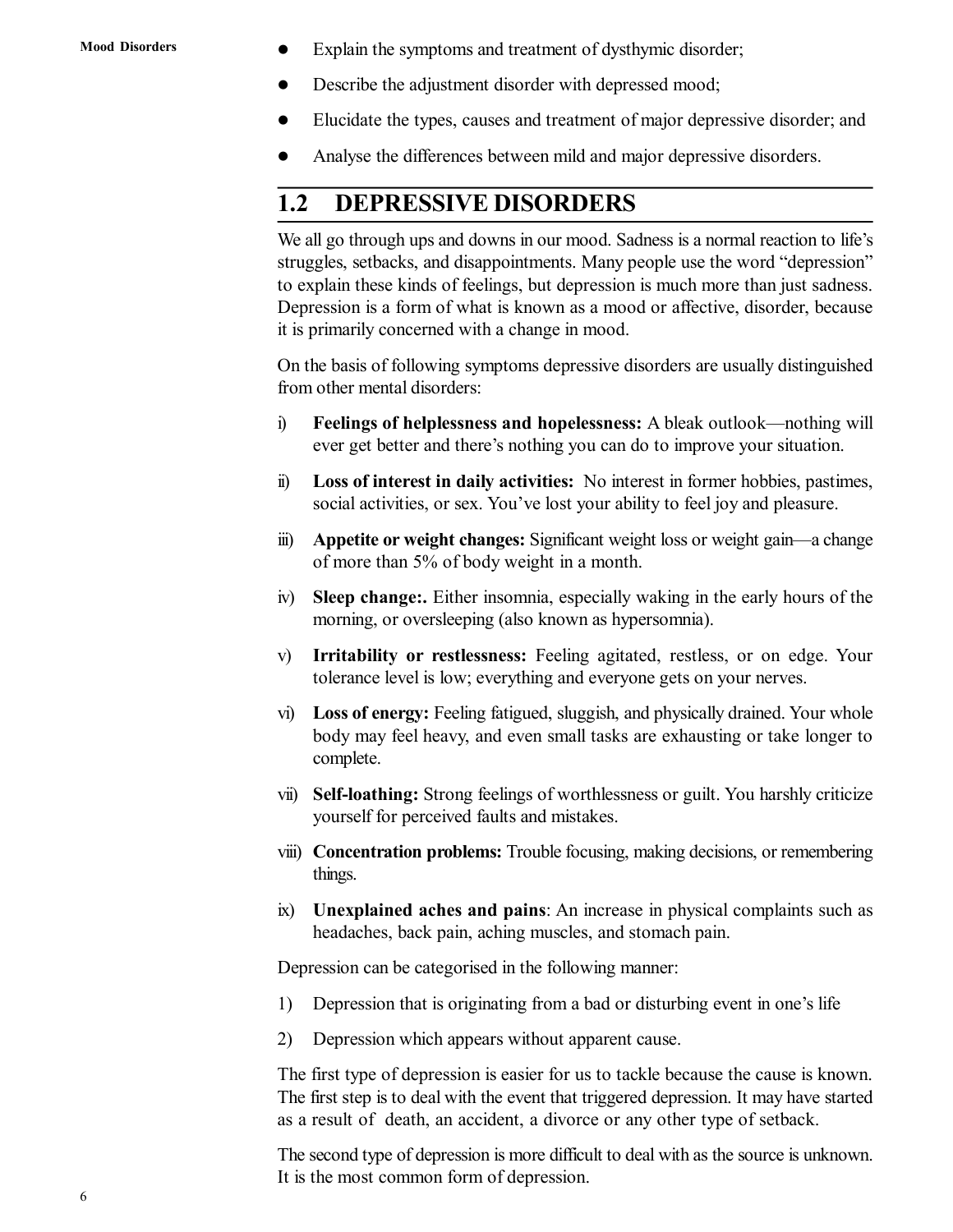Mood disorders are also differentiated by

- 1) severity, that is the number of dysfunctions experienced in various areas of living and the relative degree of impairment evidenced in those areas and
- 2) duration, whether the disorder is acute, chronic, or intermittent (with periods of relatively normal functioning between the episodes of disorder).

There are several different diagnoses for depression, mostly determined by the intensity of the symptoms and the duration of the symptoms. The term depression is often used to refer to any of several depressive disorders.

Three are classified in the *Diagnostic and Statistical Manual of Mental Disorders*, Fourth Edition Revision (DSM-IV-TR) by specific symptoms:

Major depressive disorder (often called major depression)

Dysthymia

Depressive disorder not otherwise specified

Two others are classified by etiology:

Depressive disorder due to a general physical condition

Substance-induced depressive disorder

- i) **Major Depression:** Major depression is a problem with mood in which there are severe and long lasting feelings of sadness or related symptoms that get in the way of a person's functioning.
- ii) **Dysthymic Disorder:** A less severe type of depression, dysthymic disorder , involves long-term, chronic symptoms that do not disable, but keep one from functioning well or from feeling good.

## **1.3 MILD DEPRESSIVE DISORDER**

The term depression is often used to explain the feeling of sadness due to certain situations like failing an exam, having a row with a closed friend, losing a job, etc. However, this feeling of sadness cannot be exactly called depression because most likely it disappears in a day or two. However, for some people, the feeling of sorrow remains with them for a long time, so much so that it affects their daily life and activities. When such a situation arises, the person is said to be depressed. This mental condition of depression can be further divided into three forms which are mild, moderate and severe.

Among the three, moderate and severe forms of depression are talked about a lot and most do not know whether something like mild depression even exists. However, it is said that mild depression is a common phenomenon that many people experience. As people do not know about it, they are not able to recognise the signs that indicate a person to be suffering from mild depression. Though mild depression is not as serious as the other two versions of depression, if this condition is untreated, chances are there for the individual to go into severe depression. Therefore, it becomes important for people to know about what exactly happens when a person has mild depression and also about the ways one can adopt to treat this condition.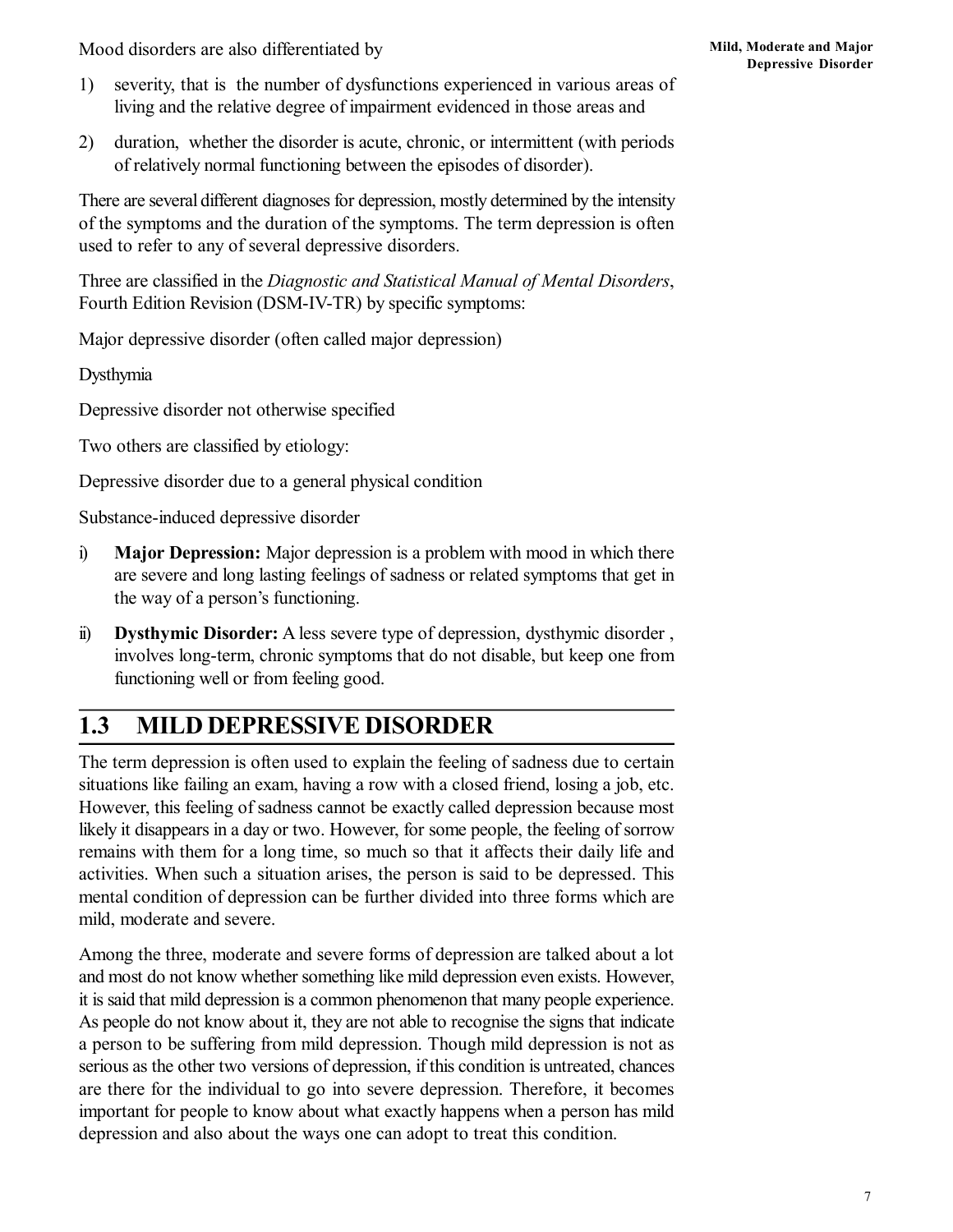#### **1.3.1 Symptoms of Mild Depression**

The causes of mild depression is nothing different from the reasons that cause other types of depression. The difference is only in the impact that the situation has on that person. Hence, the focus is on the symptoms that can be observed when an individual is suffering from mild depression. Let us take a look at some of the symptoms of mild depression.

- i) **Reduced Concentration:** A person who is mildly depressed may feel very low, but still may continue with his daily activities like work related as well as household duties. However, he may have some difficulty in getting these things done. This is because individuals who are suffering from mild depression usually have problems like lack of concentration or reduced ability to think which hampers the activities that they used to execute easily.
- ii) **Fatigue and Sleeplessness:** Tiredness and fatigue is another symptom that affects a person who has mild depression. He may feel less energized, even after sleeping for a long time. This may happen because sometimes mild depression brings with it sleepless nights or insomnia.
- iii) **Physical Problems:** Along with the mental and emotional problems, a person experiencing mild depression may also have some physical problems. It is common to see people with depression suffer from pains and aches like headache, backache, etc. Often, people go to the physician to find a solution for their pain, however, no concrete cause is found out. In such cases, mild depression is one of the reasons that cause such kind of body ache. Apart from this, mild depression can also lead a person to lose interest in sexual intercourse. Change in eating habits is also one of the common symptoms of mild depression i.e. people may lose their appetite totally or may eat too much
- iv) **Loss of Interest:** Another sign of mild depression is loss of interest in any kind of activities. It is quite commonly seen that people no longer find enthusiasm in indulging in activities that they used to love earlier, when suffering from mild depression. This includes taking part in some kind of sports activities or may be indulging in one of their hobbies. Some people may feel uncomfortable meeting people and this may affect his social life.
- v) **Feeling of Guilt and Worthlessness:** People who are suffering from depression may experience the feeling of guilt and worthlessness as they are unable to perform their daily tasks and activities. They may feel frustrated the whole time and due to this are likely to cry or may experience anger bouts without any specific reason. This feeling of ineptitude may also trigger the thoughts of ending their life by committing suicide.

Dysthymic disorder is a form of mild depression. Many people are affected by it. It can be triggered by a specific incident or medical problem, or it can appear with no apparent cause. Often people don't realise that they're actually suffering from a medical condition because symptoms are mild and are easy to overlook until they start to affect your daily functioning.

#### **1.3.2 Dysthymic Disorder**

Mild or low level depressive symptoms that persist for two or more than two years are classified as dysthymia. Symptoms typically begin insidiously during adolescence and follow a low-grade course over many years or decades (diagnosis requires a course of  $> 2$  yr); dysthymia may intermittently be complicated by episodes of major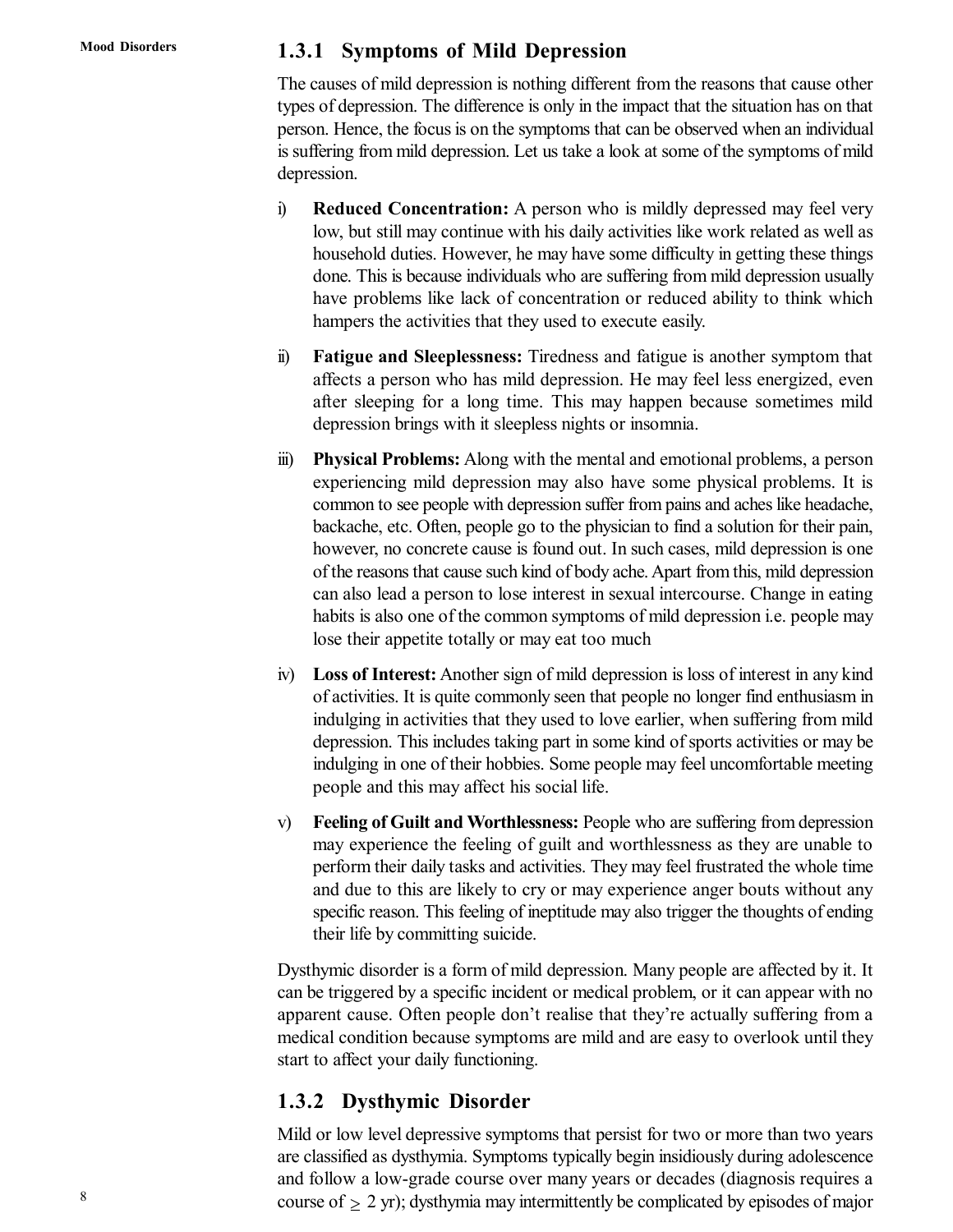depression. Affected patients are habitually gloomy, pessimistic, humorless, passive, lethargic, introverted, and hypercritical of self and others, and complaining.

According to DSM-IV (TR) dysthymia is characterised by an overwhelming yet chronic state of depression, exhibited by a depressed mood for most of the days, for more days than not, for at least 2 years. (In children and adolescents, mood can be irritable and duration must be at least 1 year.)

In addition, no Major Depressive Episode has been present during the first two years (or one year in children and adolescents) and there has never been a Manic Episode, a Mixed Episode, or a Hypomanic Episode, and criteria have never been met for Cyclothymic Disorder. Further, the symptoms cannot be due to the direct physiological effects of the use or abuse of a substance such as alcohol, drugs or medication or a general medical condition.

The symptoms must also cause significant distress or impairment in social, occupational, educational or other important areas of functioning. Dysthymia is a chronic longlasting form of depression sharing many characteristic symptoms of major depressive disorder. These symptoms tend to be less severe but do fluctuate in intensity. To be diagnosed, an adult must experience 2 or more of the following symptoms for at least two years:

- Poor appetite or overeating
- Insomnia or hypersomnia
- Low energy or fatigue
- Low self-esteem
- Poor concentration or difficulty making decisions
- Feelings of hopelessness
- Low sex drive
- **Irritability**

Symptoms exclude "manic, hypomanic or mixed episodes commonly associated with bipolar disorders. People with dysthymia have a higher than average chance of developing major depression. As dysthymia is a chronic disorder, a person may often experience symptoms for many years before it is diagnosed, if diagnosis occurs at all.

As a result, he or she tends to believe that depression is a part of their character. This, subsequently, may lead sufferers not to even discuss their symptoms with doctors, family members or friends.

Dysthymia, like major depression, tends to run in families. Some sufferers describe being under chronic stress. When treating diagnosed individuals, it is often difficult to tell whether they are under unusually high environmental stress or if the dysthymia causes them to be more psychologically stressed in a standard environment.

#### **Treatment for Dysthymic Disorder**

Psychotherapy is the treatment for choice for this psychological problem. Often, antidepressant medication is also recommended because of the chronic nature of the depression in Dysthymia. Psychotherapy is used to treat this depression in several ways. First, supportive counseling can help to ease the pain, and can address the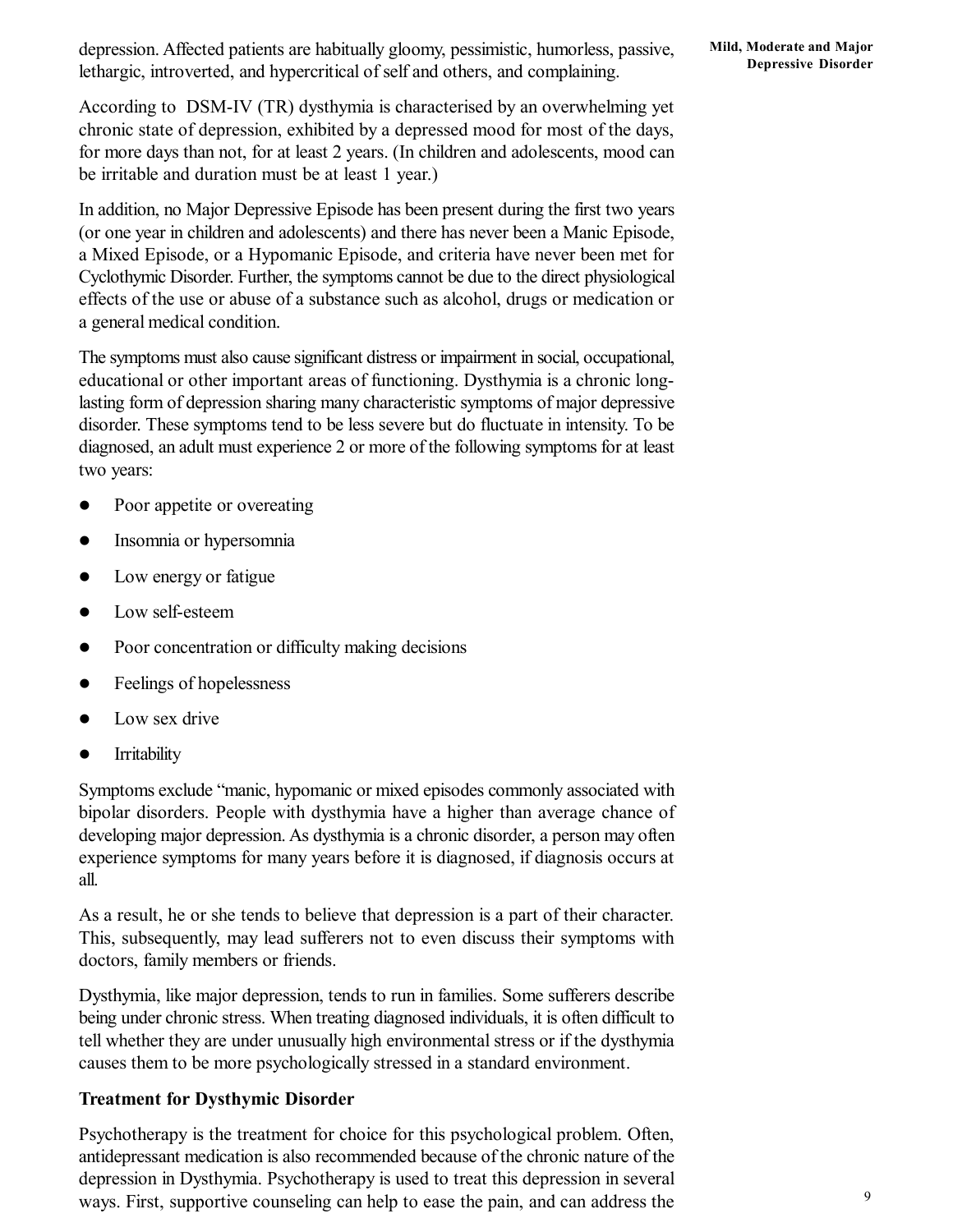**Mood Disorders**

feelings of hopelessness. Second, cognitive therapy is used to change the pessimistic ideas, unrealistic expectations, and overly critical self-evaluations that create the depression and sustain it.

Cognitive therapy can help the depressed person recognise which life problems are critical, and which are minor. It also helps them to learn how to accept the life problems that cannot be changed. Third, problem solving therapy is usually needed to change the areas of the person's life that are creating significant stress, and contributing to the depression. Behavioural therapy can help to develop better coping skills, and interpersonal therapy can assist in resolving relationship conflicts.



# **1.4 MODERATE DEPRESSIVE DISORDER**

DSM-IV includes two main categories for depressions of mild to moderate severity: dysthymia and adjustment disorder with depressed mood. We have already discussed dysthymic disorder under mild depression category. Now we will turn to consider adjustment disorder with depressed mood under moderate depressive category.

## **1.4.1 Adjustment Disorder with Depressed Mood**

This category describes depression that occurs in response to a major life stressor or crisis. This is also called a "reactive depression." Basically adjustment disorder with depressed mood is behaviourally indistinguishable from dysthymia. It differs from dysthymia in that it does not exceed six months in duration, and it requires the existence of an identifiable (presumably precipitating) psychological stressors in the client's life. The justification of keeping it in a distinct clinical diagnosis is that the client is experiencing impaired social or occupational functioning.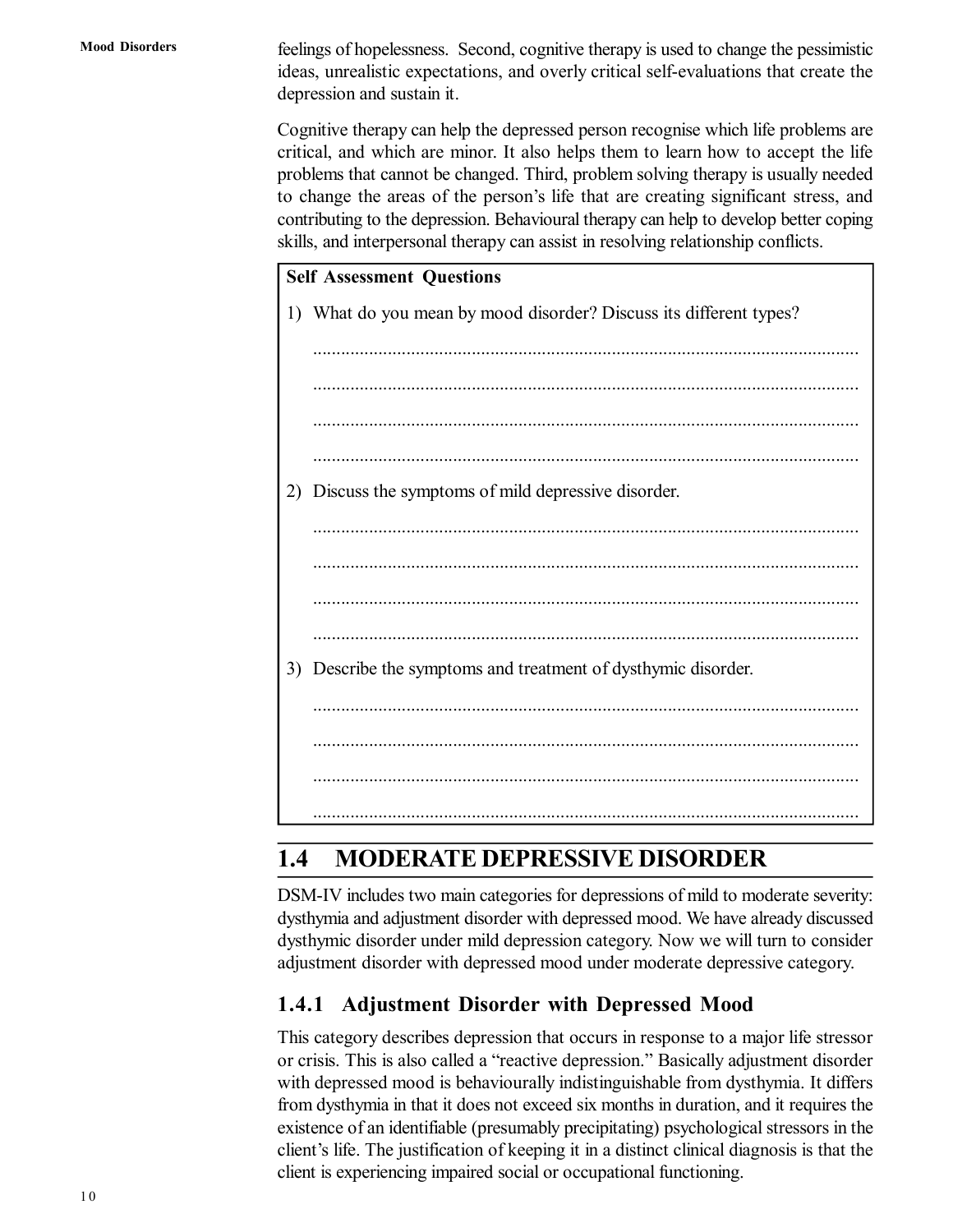Also, the depressive symptoms related to an adjustment disorder should be treated and dissipate within six months following the end of the stress that produced the reaction. If the symptoms last longer, then the diagnosis of Depression, not otherwise specified, is probably more appropriate. There is an exception to this rule, as some stressors continue over a long period of time, rather than occurring as a single event. For example, if a person is harassed on the job, that can continue for months. In such a case, the depression may not be severe enough for a diagnosis of major depression, but it would continue for more than six months. But, since the stress is continuing, then the adjustment disorder diagnosis could still be used. Despite these problems with the formal diagnostic criteria, there are doubtless many cases of relatively brief but moderately serious depression.

The symptom picture is similar to other depressive disorders, and the recommended treatment is still cognitive-behavioural therapy and/or interpersonal therapy. However, because of the relationship between the symptoms and a specific stressor, there is more emphasis put on resolving the problem that created the stress. This may involve making concrete changes in the way the person manages his/her life, and may require specific action and decision making. (e.g. If job stress is resulting in depression, the person may need to decide whether changing jobs is the most appropriate solution.) Often people become depressed in reaction to psychosocial stressors when they don't believe a solution exists to their problem. In such cases, helping the person develop a reasonable solution is a key part of the treatment process.

#### **Self Assessment Questions**

1) Point out the symptoms and treatment of adjustment disorder with depressed mood.

..................................................................................................................... ..................................................................................................................... ..................................................................................................................... ..................................................................................................................... 2) Differentiate between dysthymic disorder and adjustment disorder with depressed mood. ..................................................................................................................... ..................................................................................................................... ..................................................................................................................... .....................................................................................................................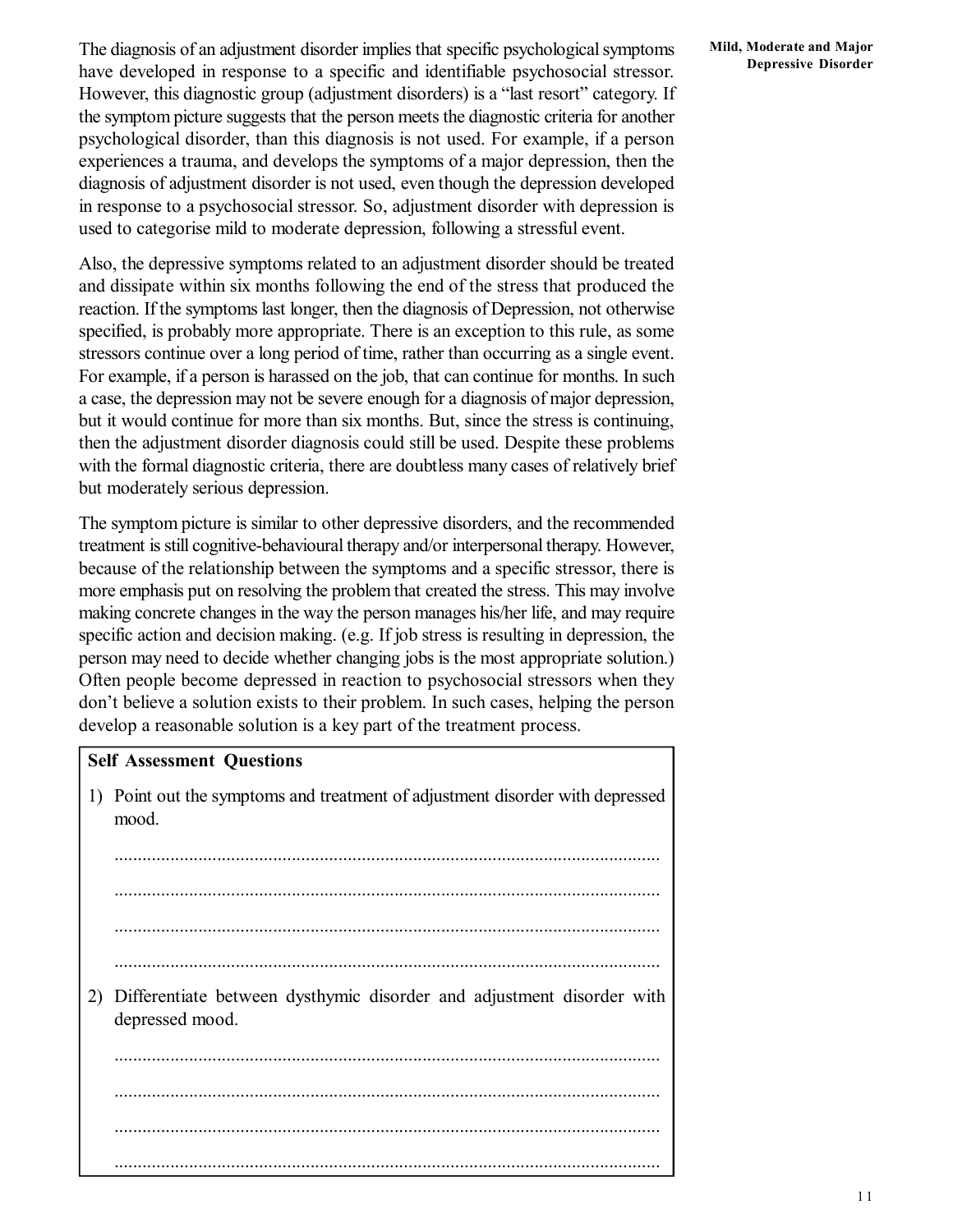## **1.5 MAJOR DEPRESSIVE DISORDER**

Major Depressive disorder, commonly called major depression, unipolar depression, or clinical depression, where a person has one or more major depressive episode. After a single episode, Major Depressive Disorder (single episode) would be diagnosed. After more than one episode, the diagnosis becomes Major Depressive Disorder (Recurrent). Depression without periods of mania is sometimes referred to as unipolar depression because the mood remains at one emotional state or "pole". Major depression is a disabling condition which adversely affects a person's family, work or school life, sleeping and eating habits, and general health. In the United States, around 3.4% of people with major depression commit suicide, and up to 60% of people who commit suicide had depression or another mood disorder.

The diagnosis of major depressive disorder is based on the patient's self-reported experiences, behaviour reported by relatives or friends, and a mental status exam. If depressive disorder is not detected in the early stages it may result in a slow recovery and affect or worsen the persons physical health. The most common time of onset is between the ages of 20 and 30 years, with a later peak between 30 and 40 years.

Major depression significantly affects a person's family and personal relationships, work or school life, sleeping and eating habits, and general health. Its impact on functioning and well-being has been equated to that of chronic medical conditions such as diabetes.

A person having a major depressive episode usually exhibits a very low mood, which pervades all aspects of life, and an inability to experience pleasure in activities that were formerly enjoyed. They develop feelings of worthlessness, inappropriate guilt or regret, helplessness, hopelessness, and self-hatred. In severe cases, depressed people may have symptoms of psychosis. Insomnia is common among the depressed. Hypersomnia or oversleeping can also happen. A depressed person may also report multiple physical symptoms such as fatigue, headaches, or digestive problems.

The DSM-IV-TR recognises five further subtypes of MDD, called *specifiers*, in addition to noting the length, severity and presence of psychotic features:

**Atypical Depression (AD)** is characterised by mood reactivity (paradoxical anhedonia) and positivity, significant weight gain or increased appetite ("comfort eating"), excessive sleep or hypersomnia, a sensation of heaviness in limbs known as leaden paralysis, and significant social impairment as a consequence of hypersensitivity to perceived interpersonal rejection.

**Melancholic Depression** is characterised by a loss of pleasure in most or all activities, a failure of reactivity to pleasurable stimuli, a quality of depressed mood more pronounced than that of grief or loss, a worsening of symptoms in the morning hours, early morning waking, psychomotor retardation, excessive weight loss, or excessive Guilt.

**Catatonic Depression** is a rare and severe form of major depression involving disturbances of motor behaviour and other symptoms. Here the person is mute and almost stuporose, and either remains immobile or exhibits purposeless or even bizarre movements. Catatonic symptoms also occur in schizophrenia or in manic episodes, or may be caused by neuroleptic malignant syndrome

**Psychotic Major Depression (PMD),** or simply psychotic depression, is the term for a major depressive episode, particularly of melancholic nature, where the patient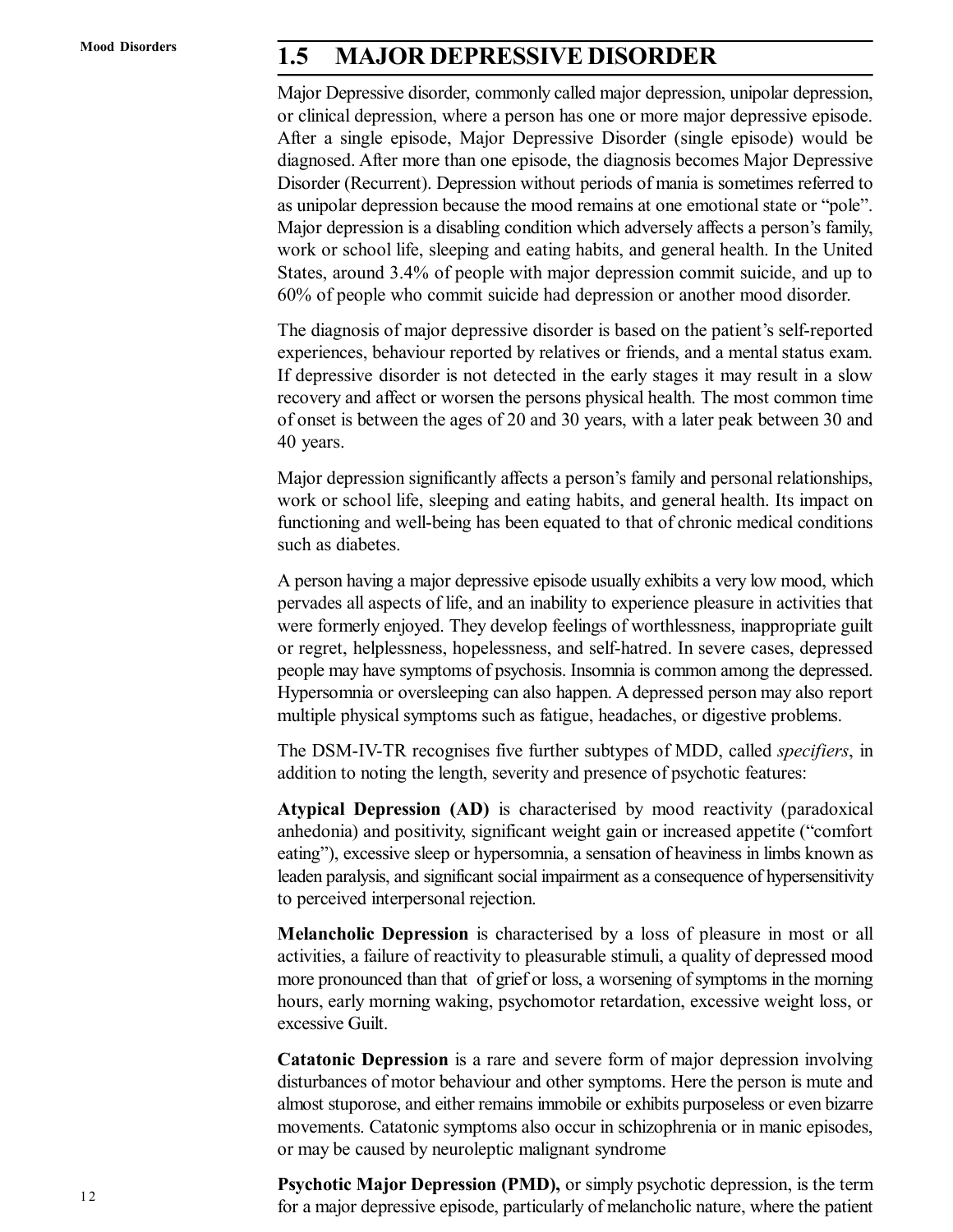experiences psychotic symptoms such as delusions or, less commonly, hallucinations. These are most commonly mood-congruent (content coincident with depressive themes).

**Postpartum Depression (PPD)** is listed as a course specifier in DSM-IV-TR; it refers to the intense, sustained and sometimes disabling depression experienced by women after giving birth. Postpartum depression, which has incidence rate of 10– 15%, typically sets in within three months of labour and lasts as long as three months. It is quite common for women to experience a short term feeling of tiredness and sadness in the first few weeks after giving birth; however, postpartum depression is different because it can cause significant hardship and impaired functioning at home, work, or school as well as possibly difficulty in relationships with family members, spouses, friends, or even problems bonding with the newborn.

**Seasonal Affective Disorder (SAD)**, also known as "winter depression" or "winter blues", is a specifier. Some people have a seasonal pattern, with depressive episodes coming on in the autumn or winter, and resolving in spring. The diagnosis is made if at least two episodes have occurred in colder months with none at other times over a two-year period or longer. It is commonly hypothesized that people who live at higher latitudes tend to have less sunlight exposure in the winter and therefore experience higher rates of SAD, but the epidemiological support for this proposition is not strong (and latitude is not the only determinant of the amount of sunlight reaching the eyes in winter). SAD is also more prevalent in people who are younger and typically affects more females than males.

### **1.5.1 Causes of Major Depression**

As far as etiology of major depressive disorder is concerned biological, psychological, and social factors all play a role in causing depression. Several models and approaches have been proposed by psychologists and psychiatrists to account for the causes of depression. For example Diathesis Model stresses that that depression results when a preexisting vulnerability, or diathesis, is activated by stressful life events.

The preexisting vulnerability can be either genetic, an interaction between nature and nurture, or schematic, resulting from views of the world learned in childhood. Family studies suggest that prevalence of mood disorder is higher among blood relatives of persons with clinically diagnosed mood disorder than in the population at large (e.g., Plomin, De Fries, Mc Clearn, & Rutter, 1997). Twin studies also suggested that there is a moderate genetic contribution to major depression. Plomin et.al. (1997) reviewed evidence from five different studies showing that monozygotic co-twins of a twin with major depression are about four to five times as likely to develop major depression as are dizygotic co-twins of a depressed twin.

Various aspects of personality and its development appear to be integral to the occurrence and persistence of depression with negative emotionality as a common precursor. Although depressive episodes are strongly correlated with adverse events, a person's characteristic style of coping may be correlated with their resilience (Kessler, 1997). Additionally, low self-esteem and self-defeating or distorted thinking are related to depression.

Depressed people were found to have a distinctly negative view of themselves and the world around them (Beck, 1967), and their perception of stress may result, at least to some extent, from the cognitive symptoms of their disorder rather than causing their disorder (Kessler, 1997). Beck, following on from the earlier work of Kelly and Ellis, developed what is now known as a cognitive model of depression in the early 1960s.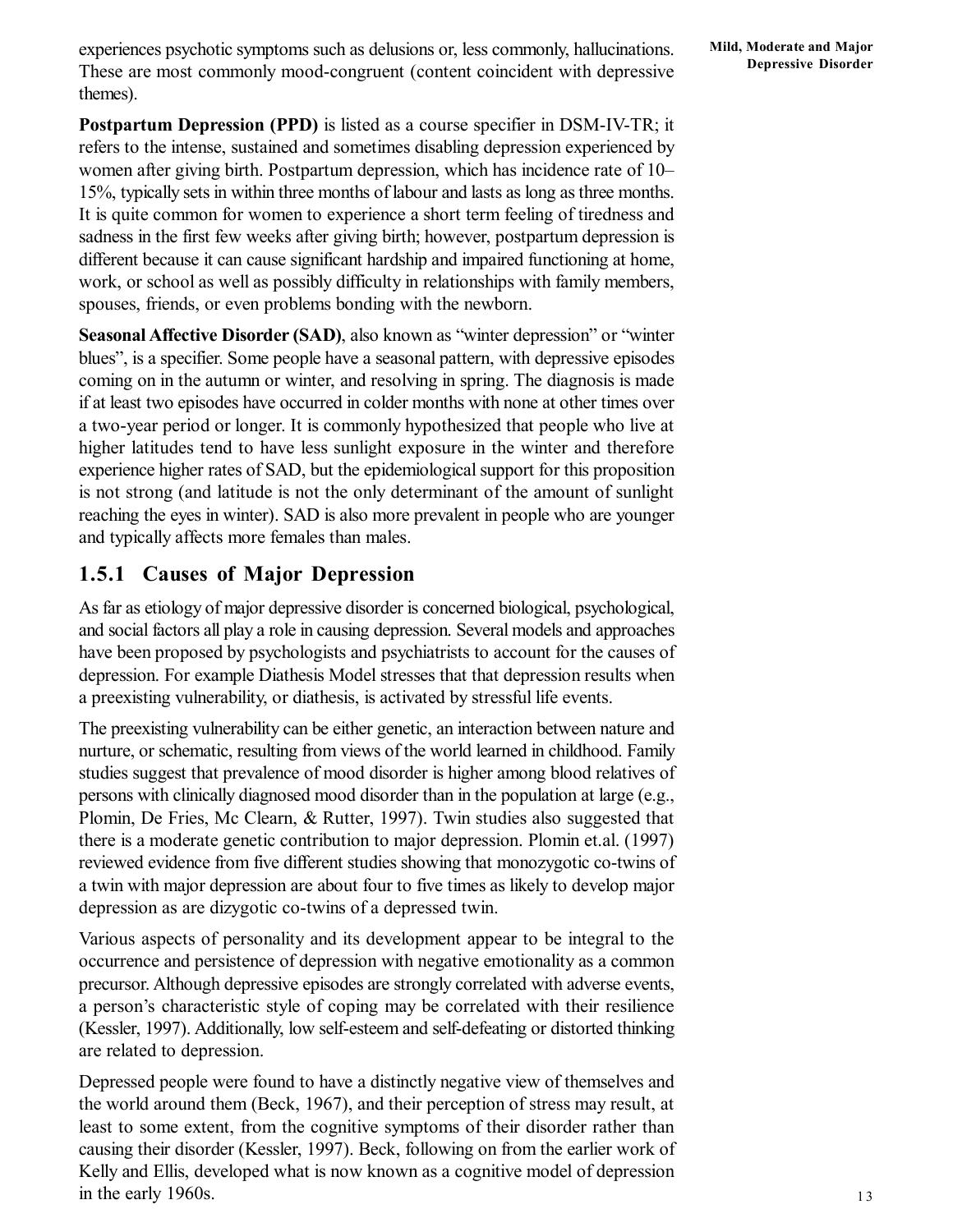He proposed that three concepts underlie depression: a triad of negative thoughts composed of cognitive errors about oneself, one's world, and one's future; recurrent patterns of depressive thinking, or *schemas*; and distorted information processing. According to American psychologist Seligman (1974, 1975) depression in humans is similar to learned helplessness in labouratory animals, who remain in unpleasant situations when they are able to escape, but do not because they initially learned they had no control.

Attachment theory, developed by Bowlby in the 1960s, predicts a relationship between depressive disorder in adulthood and the quality of the earlier bond between the infant and their adult caregiver. In particular, it is thought that "the experiences of early loss, separation and rejection by the parent or caregiver (conveying the message that the child is unlovable) may all lead to insecure internal working models.

Internal cognitive representations of the self as unlovable and of attachment figures as unloving [or] untrustworthy would be consistent with parts of Beck's cognitive triad" (Seligman, 1975). While a wide variety of studies has upheld the basic tenets of attachment theory, research has been inconclusive as to whether self-reported early attachment and later depression are demonstrably related.

According to Bandura (1978) depressed individuals have negative beliefs about themselves, based on experiences of failure, observing the failure of social models, a lack of social persuasion that they can succeed, and their own somatic and emotional states including tension and stress. These influences may result in a negative selfconcept and a lack of self-efficacy; that is, they do not believe they can influence events or achieve personal goals. Depressed individuals often blame themselves for negative events, as shown in the study of Pinto and Francis (1993) on hospitalised adolescents with self-reported depression, those who blame themselves for negative occurrences may not take credit for positive outcomes. This tendency is characteristic of a depressive attributional or pessimistic explanatory style.

The studies conducted on depression in women indicates that vulnerability factors such as early maternal loss, lack of a confiding relationship, responsibility for the care of several young children at home, and unemployment—can interact with life stressors to increase the risk of depression (Bandura, 1998). For older adults, the factors are often health problems, changes in relationships with a spouse or adult children due to the transition to a care-giving or care-needing role, the death of a significant other, or a change in the availability or quality of social relationships with older friends because of their own health-related life changes (Brown and Harris, 2001).

The understanding of depression has also received contributions from the psychoanalytic and humanistic psychology. From the classical psychoanalytic perspective of Freud depression or melancholia may be related to interpersonal loss and early life experiences (Hinrichsen and Emery, 2006). The founder of humanistic psychology, Abraham Maslow suggested that depression could arise when people are unable to attain their needs or to self-actualise (to realise their full potential).

*Social:* Poverty and social isolation associated with increased risk of mental health problems in general. Child abuse (physical, emotional, sexual, or neglect) is also associated with increased risk of developing depressive disorders later in life (Kessler, 1997). Abuse of the child by the caregiver is bound to distort the developing personality and create a much greater risk for depression and many other debilitating mental and emotional states. Disturbances in family functioning, such as parental (particularly maternal) depression, severe marital conflict or divorce, death of a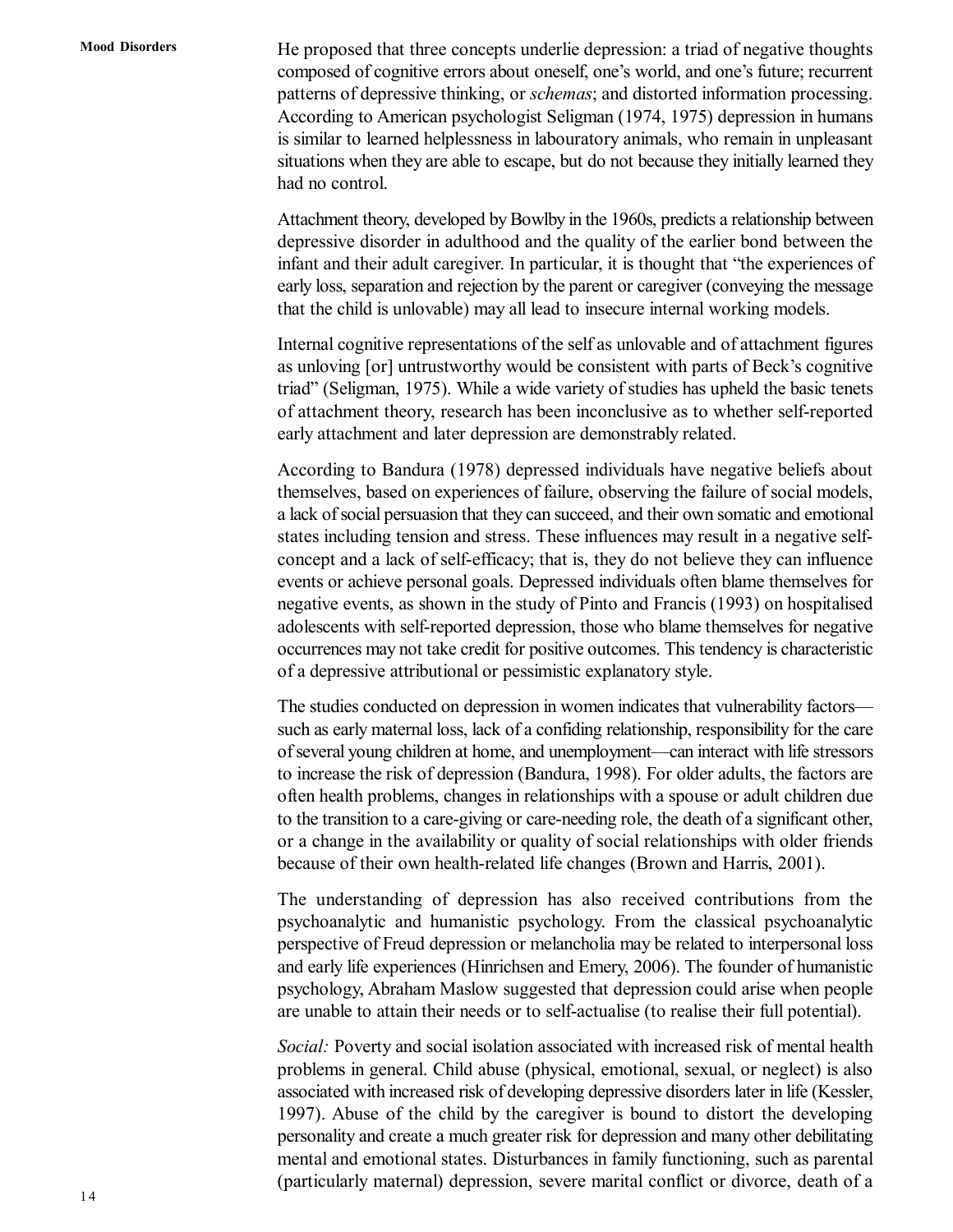parent, or other disturbances in parenting are additional risk factors. In adulthood, stressful life events are strongly associated with the onset of major depressive episodes. In this context, life events connected to social rejection appear to be particularly related to depression (Kessler, 1997).

### **1.5.2 Treatment**

Various psychological treatments are available for depressive disorders. Some of them are briefly listed below. In general, a combination of an antidepressant plus a psychological treatment is better than either treatment alone. Typically, most psychological treatments for depression last in the range of 12-20 weekly sessions of 1-2 hours per session.

Those most commonly used for moderate or severe depression are:

### **1.5.2.1 Cognitive Behavioural Therapy (CBT)**

Briefly, cognitive behavioural therapy is based on the idea that certain ways of thinking can trigger, or fuel, certain mental health problems such as depression. The therapist helps the client to understand his thought patterns. In particular, to identify any harmful or unhelpful ideas or thoughts which the client has that can make him depressed. The aim is then to change his ways of thinking to avoid these ideas. Behavioural therapy aims to change such behaviours which are harmful or not helpful. CBT is a combination of cognitive therapy and behavioural therapy. In short, CBT helps people to achieve changes in the way that they think, feel and behave.

### **1.5.2.2 Interpersonal Psychotherapy (IPT)**

Interpersonal psychotherapy (Klerman, Weissman, Rounsaville, & Chevron, 1984) focuses on resolving interpersonal problems and stresses in existing relationships and/ or building the skills to form important new interpersonal relationship. IPT is based on the idea that our personal relationships may play a large role in affecting our mood and mental state. The therapist helps us to change our thinking and behaviour and improve our interaction with others. For example, IPT may focus on issues such as bereavement or disputes with others that may be contributing to the depression.

| <b>Self Assessment Questions</b> |                                                                  |  |  |  |
|----------------------------------|------------------------------------------------------------------|--|--|--|
|                                  | 1) Discuss the symptoms and types of major depressive disorder.  |  |  |  |
|                                  |                                                                  |  |  |  |
|                                  |                                                                  |  |  |  |
|                                  |                                                                  |  |  |  |
|                                  |                                                                  |  |  |  |
| 2)                               | Explain the etiology and treatment of major depressive disorder. |  |  |  |
|                                  |                                                                  |  |  |  |
|                                  |                                                                  |  |  |  |
|                                  |                                                                  |  |  |  |
|                                  |                                                                  |  |  |  |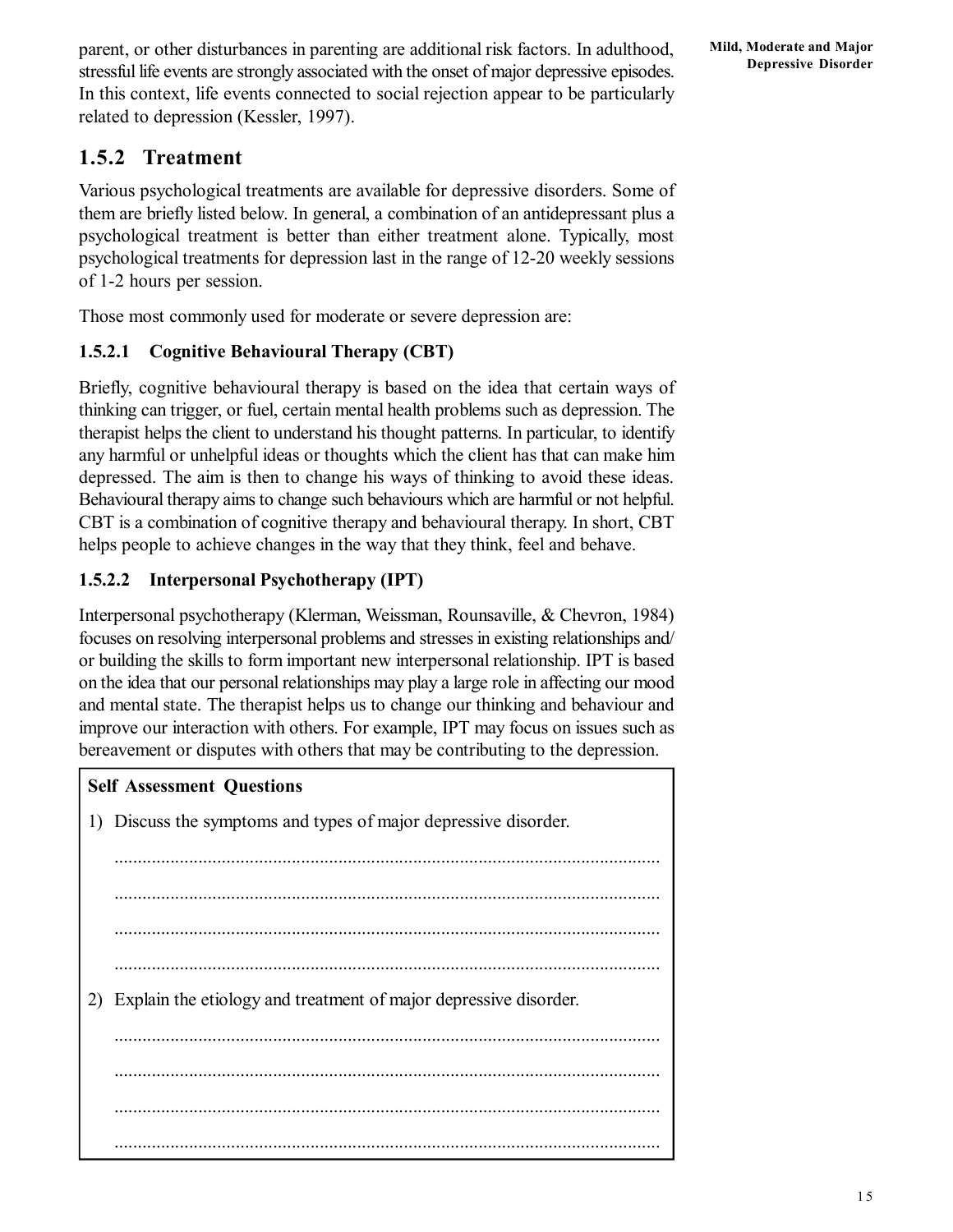3) Differentiate between mild depressive disorder and major depressive disorder. ..................................................................................................................... ..................................................................................................................... ..................................................................................................................... .....................................................................................................................

# **1.6 LET US SUM UP**

Mood disorder is the term designating a group of diagnoses in the Diagnostic and Statistical Manual of Mental Disorder (DSM IV TR) classification system where a disturbance in the person's mood is hypothesized to be the main underlying feature. Depression is a form of what is known as a mood or affective, disorder, because it is primarily concerned with a change in mood.

There are several different diagnoses for depression, mostly determined by the intensity of the symptoms and the duration of the symptoms. The term depression is often used to refer to any of several depressive disorders. Depressive disorders may be classified as mild to moderate depressive disorder and major depressive disorder. DSM-IV includes two main categories for depressions of mild to moderate severity: dysthymia and adjustment disorder with depressed mood. To qualify for a diagnosis of dysthymia, a person must have a persistent depressed mood, more than not, for at least two years. In addition, dysthymics must have at least two of the following six symptoms: poor appetite or overeating, insomnia or hypersomnia, low energy or fatigue, low self-esteem, poor concentration or difficulty making decisions, and feelings of hopelessness. Adjustment disorder with depressed mood differs from dysthymia in that it does not exceed six months in duration, and it requires the existence of an identifiable (presumably precipitating) psychological stressors in the client's life. The diagnostic criteria for major depressive disorder require that the person exhibit more symptoms than are required for dysthymia and the symptoms be more persistent. A person having a major depressive episode usually exhibits a very low mood, which pervades all aspects of life, and an inability to experience pleasure in activities that were formerly enjoyed. They develop feelings of worthlessness, inappropriate guilt or regret, helplessness, hopelessness, and self-hatred. In severe cases, depressed people may have symptoms of psychosis. Insomnia is common among the depressed. Hypersomnia or oversleeping can also happen. A depressed person may also report multiple physical symptoms such as fatigue, headaches, or digestive problems. As far as etiology of major depressive disorder is concerned biological, psychological, and social factors all play a role in causing depression. Cognitive behavioural therapy and interpersonal psychotherapy are most commonly used for the treatments of depressive disorders. In general, a combination of an antidepressant plus a psychological treatment is better than either treatment alone. Typically, most psychological treatments for depression last in the range of 12-20 weekly sessions of 1-2 hours per session.

## **1.7 UNIT END QUESTIONS**

- 1) How does mood disorder differ from other types of mental disorders?
- 2) Describe different types of mood disorders.
- 3) Discuss the symptoms and treatment of mild mood disorder.
- 4) Explain the diagnosis and treatment of dysthymic disorder.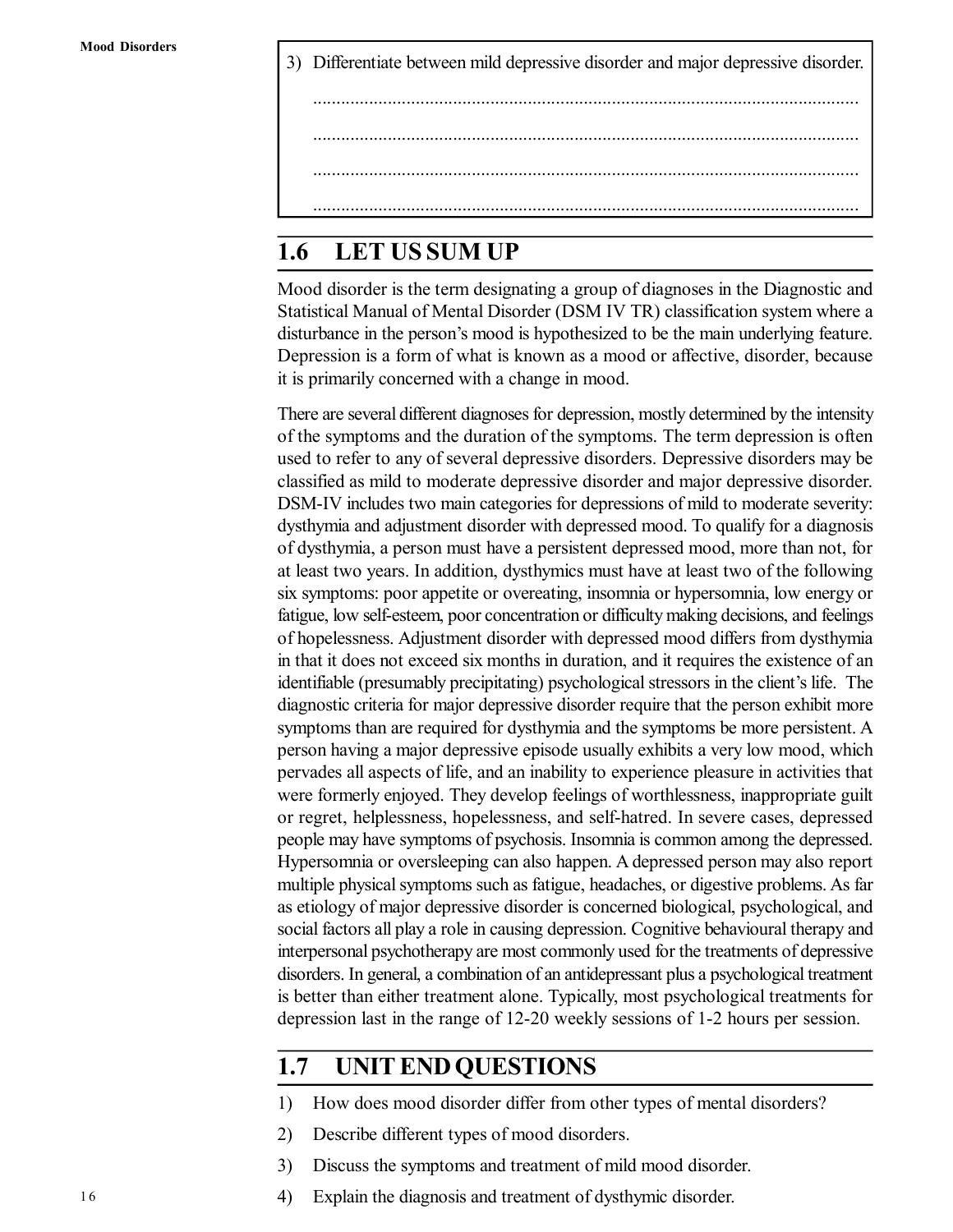- 6) Differentiate between dysthymic disorder and adjustment disorder with depressed mood.
- 7) Describe the diagnosis and types of major depressive disorder.
- 8) Explain the causes and treatment of major depressive disorder.
- 9) Differentiate between mild depressive disorder and major depressive disorder.

| 1.8 | <b>GLOSSARY</b> |
|-----|-----------------|
|-----|-----------------|

| <b>Adjustment disorder with</b><br>depressed mood | $\ddot{\cdot}$          | Moderately severe depressive disorder that<br>occurs as a result of an identifiable life event<br>and that is expected to disappear when the<br>event's impact ceases, and not exceeding six<br>months in duration.                                         |
|---------------------------------------------------|-------------------------|-------------------------------------------------------------------------------------------------------------------------------------------------------------------------------------------------------------------------------------------------------------|
| <b>Behaviour therapy</b>                          |                         | : Use of therapeutic procedures based on<br>principles of classical and operant conditioning.                                                                                                                                                               |
| <b>Bipolar disorder</b>                           | $\ddot{\cdot}$          | Mood disorder in which a person experiences<br>both manic and depressive episodes.                                                                                                                                                                          |
| <b>Cognitive Behaviour therapy:</b>               |                         | Therapy based on altering cognitive<br>dysfunctional thoughts and cognitive disorders.                                                                                                                                                                      |
| <b>Depression</b>                                 |                         | Pervasive feeling of sadness that may begin after<br>some loss or stressful event, but that continue<br>long afterwards.                                                                                                                                    |
| Depressive disorder                               | : $\hfill \blacksquare$ | Depressive symptoms that meet diagnostic<br>criteria for either single episode of major<br>depression, or recurrent episodes.                                                                                                                               |
| Dizygotic twins                                   | $\ddot{\cdot}$          | Twins that develop from two separate eggs.                                                                                                                                                                                                                  |
| <b>Dysthymia</b>                                  |                         | A longstanding depressed mood accompanied<br>by loss of interest and lack of pleasure in<br>situations which most people would find<br>enjoyable.                                                                                                           |
| Episodic (disorder)                               |                         | Term used to describe a disorder that tends to<br>abate and to recur.                                                                                                                                                                                       |
| Interpersonal psychotherapy :                     |                         | A form of psychotherapy that focuses on<br>increasing client's social effectiveness and the<br>extent they feel cared about by others.                                                                                                                      |
| <b>Leaned helplessness</b>                        |                         | Acquired belief in one's helplessness to deal<br>with a situation or control one's environment.<br>Concept has been applied to explain depression<br>in humans.                                                                                             |
| Major depressive disorder                         | $\ddot{\cdot}$          | A severe depression characterised by dysphoric<br>mood as well as poor appetite, sleep problems,<br>feelings of restlessness, loss of pleasure, loss of<br>energy, feeling of inability to concentrate,<br>recurring thoughts of death or suicide attempts. |